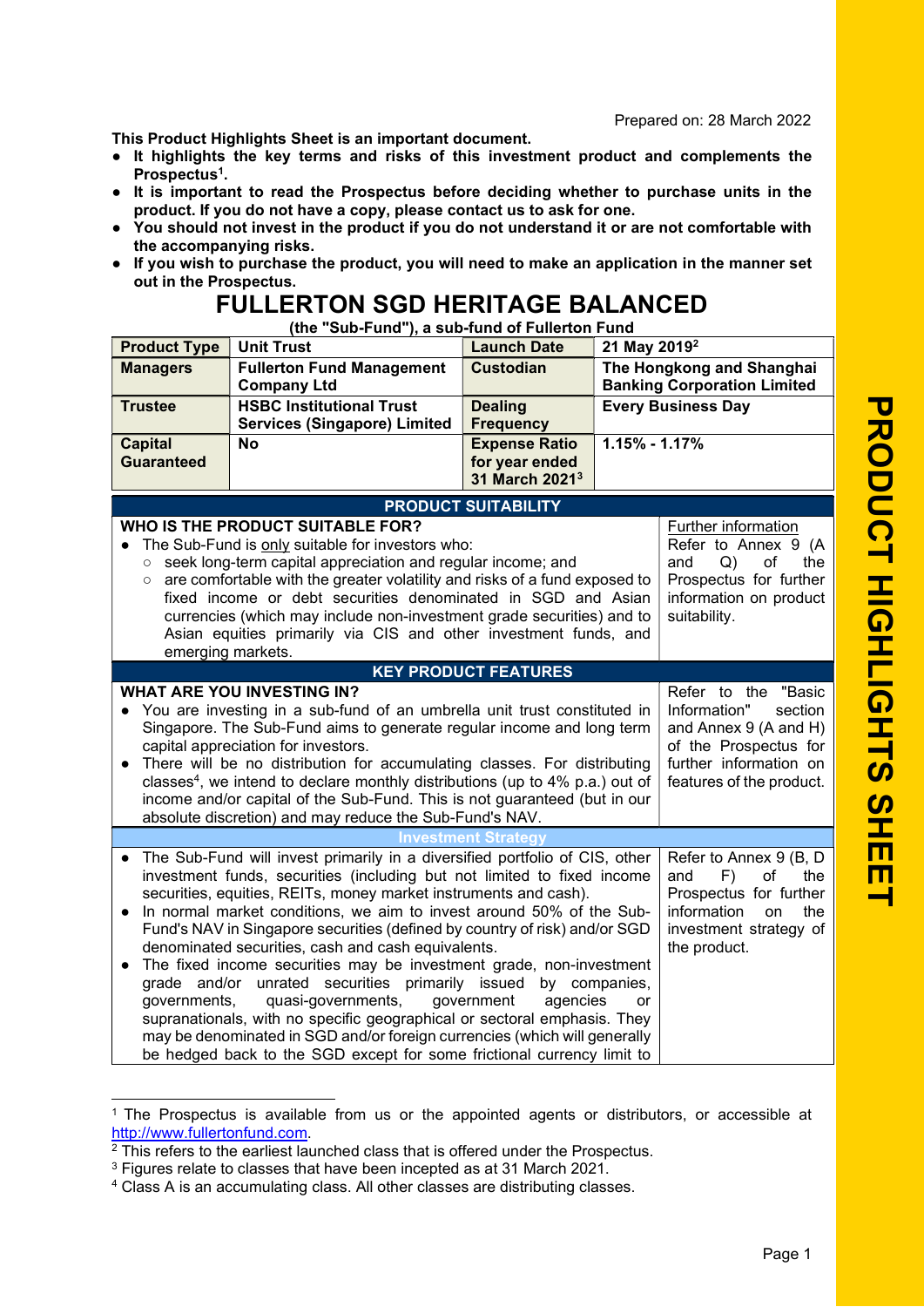| account for possible deviation from a 100% hedge). Non-rated debt<br>securities will be subject to our internal rating process.<br>Equities may include REITs and companies listed on recognised stock<br>exchanges in Asia and/or institutions that have operations in, exposure to,<br>or derive part of their revenue from Asia, wherever they may be listed. The<br>Sub-Fund may also invest in developed market equities (ex-Asia) for<br>diversification reason.<br>The Sub-Fund may invest 30% or more of its NAV into any of the following<br>Underlying Funds, which provide exposure to:<br>• LAGIE (prior to 2 May 2022) and LHCAE - competitive risk adjusted<br>returns on a relative basis - equities, equities with high dividend yields,<br>index futures, cash and cash equivalents.<br>• LAAA – long term positive return – equities, stock warrants, index<br>futures, cash and cash equivalents.<br>LAHYB and LAIGB – long term capital appreciation – fixed income or<br>debt securities denominated primarily in USD and/or Asian currencies.<br>FSTIR – medium-term capital appreciation – broadly diversified (with no<br>specific industry or sectoral emphasis) fixed income securities and<br>money market instruments.<br>• FSCF – liquidity and return comparable to SGD Banks Saving Deposits.<br>• FSHI - regular income and long-term capital appreciation - CIS, other<br>investment funds, fixed income securities, equities, REITs, money<br>market instruments and cash.<br>We may use FDIs for hedging and EPM purposes.<br>Neutral asset allocation: 50% equities, 50% fixed income and/or cash.<br>$\bullet$ |                                                                                                                                                                                                                                                                      |
|-----------------------------------------------------------------------------------------------------------------------------------------------------------------------------------------------------------------------------------------------------------------------------------------------------------------------------------------------------------------------------------------------------------------------------------------------------------------------------------------------------------------------------------------------------------------------------------------------------------------------------------------------------------------------------------------------------------------------------------------------------------------------------------------------------------------------------------------------------------------------------------------------------------------------------------------------------------------------------------------------------------------------------------------------------------------------------------------------------------------------------------------------------------------------------------------------------------------------------------------------------------------------------------------------------------------------------------------------------------------------------------------------------------------------------------------------------------------------------------------------------------------------------------------------------------------------------------------------------------------------------------------------------|----------------------------------------------------------------------------------------------------------------------------------------------------------------------------------------------------------------------------------------------------------------------|
| <b>Parties Involved</b>                                                                                                                                                                                                                                                                                                                                                                                                                                                                                                                                                                                                                                                                                                                                                                                                                                                                                                                                                                                                                                                                                                                                                                                                                                                                                                                                                                                                                                                                                                                                                                                                                             |                                                                                                                                                                                                                                                                      |
| <b>WHO ARE YOU INVESTING WITH?</b><br>The Managers of the Sub-Fund, FSTIR, FSCF and FSHI are Fullerton Fund<br>$\bullet$<br>Management Company Ltd.<br>The management company of the Fullerton Lux Funds is Lemanik Asset<br>$\bullet$<br>Management S.A. and it has appointed the Managers as the investment<br>manager of the Fullerton Lux Sub-Funds.<br>The Trustee is HSBC Institutional Trust Services (Singapore) Limited.<br>$\bullet$<br>The Custodian is The Hongkong and Shanghai Banking Corporation<br>$\bullet$<br>Limited.                                                                                                                                                                                                                                                                                                                                                                                                                                                                                                                                                                                                                                                                                                                                                                                                                                                                                                                                                                                                                                                                                                           | "The<br>Refer to<br>the<br>"The<br>Managers" and<br>Trustee<br>and<br>Custodian"<br>sections<br>and Annex 9 (E) of the<br>Prospectus for further<br>information on<br>their<br>roles<br>and<br>responsibilities,<br>and<br>what happens if they<br>become insolvent. |
| <b>KEY RISKS</b>                                                                                                                                                                                                                                                                                                                                                                                                                                                                                                                                                                                                                                                                                                                                                                                                                                                                                                                                                                                                                                                                                                                                                                                                                                                                                                                                                                                                                                                                                                                                                                                                                                    |                                                                                                                                                                                                                                                                      |
| WHAT ARE THE KEY RISKS OF THIS INVESTMENT?<br>The value of the product and its distributions may rise or fall. These risk<br>factors may cause you to lose some or all of your investment (including<br>initial principal investment). You should note that the NAV of the Sub-<br>Fund has potential for high volatility due to its investment policies or<br>portfolio management techniques.<br><b>Market and Credit Risks</b>                                                                                                                                                                                                                                                                                                                                                                                                                                                                                                                                                                                                                                                                                                                                                                                                                                                                                                                                                                                                                                                                                                                                                                                                                   | Refer to the "Risks"<br>section and Annex 9<br>(M and N) of the<br>Prospectus for further<br>information on risks of<br>the product.                                                                                                                                 |
| You are exposed to equity market, currency and interest rate risks.                                                                                                                                                                                                                                                                                                                                                                                                                                                                                                                                                                                                                                                                                                                                                                                                                                                                                                                                                                                                                                                                                                                                                                                                                                                                                                                                                                                                                                                                                                                                                                                 |                                                                                                                                                                                                                                                                      |
| Investments in fixed income and/or equity funds may be subject to<br>$\circ$<br>interest rate and equity market fluctuations.<br>The class currency of Classes B1 (US\$-Hedged) and B2 (US\$-Hedged)<br>$\circ$<br>will be hedged against the Sub-Fund's base currency but this may not<br>be fully hedged.<br>You are exposed to credit risk.<br>○ The issuer of securities, counterparties and custodians to transactions<br>may default on their obligations.<br>You are exposed to emerging market risk.<br>$\circ$ The legal infrastructure and accounting, auditing and reporting<br>standards of emerging countries may not provide the same degree of<br>investor protection or disclosure as major securities markets.                                                                                                                                                                                                                                                                                                                                                                                                                                                                                                                                                                                                                                                                                                                                                                                                                                                                                                                     |                                                                                                                                                                                                                                                                      |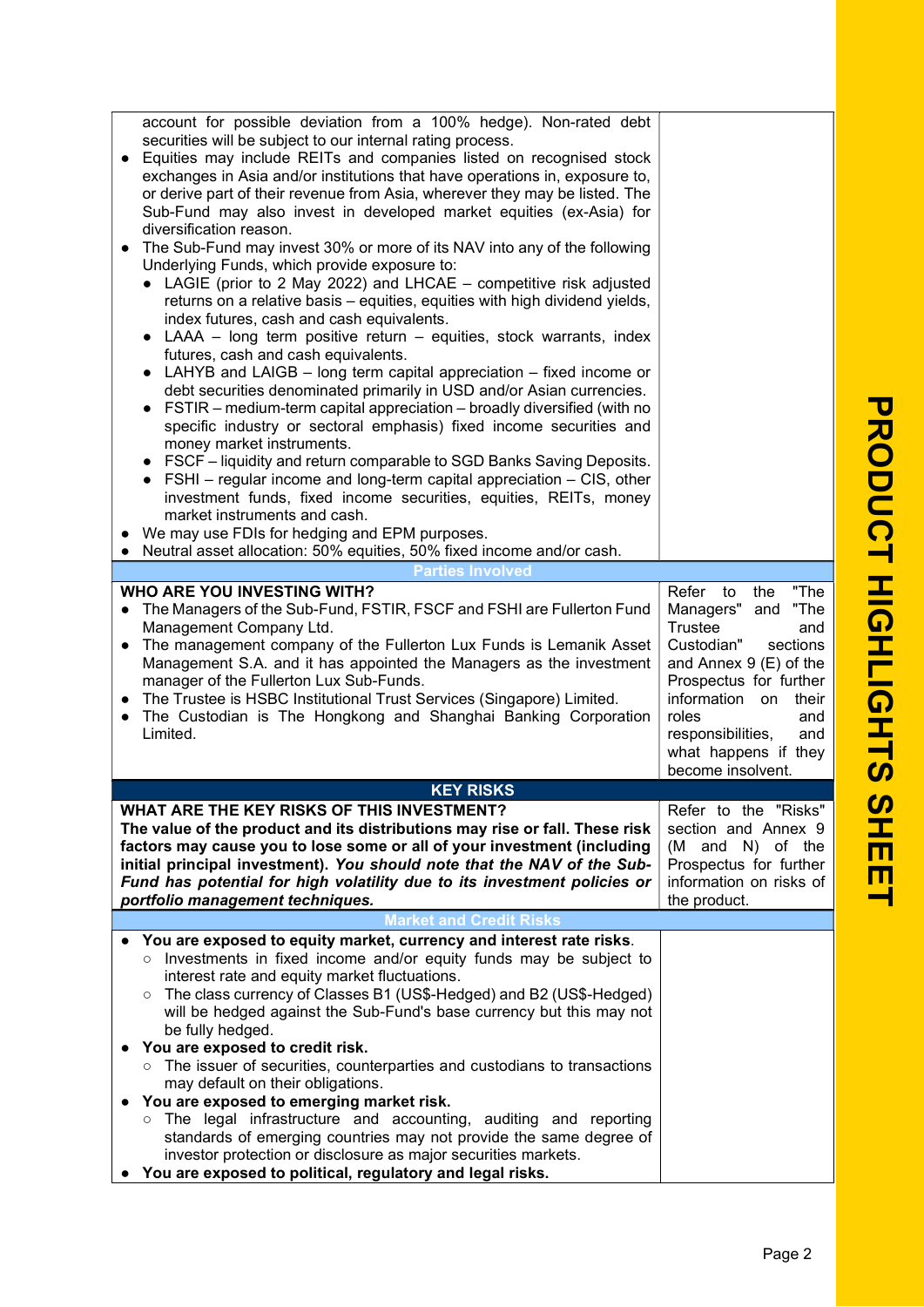| Fee:<br><b>Trustee Fee</b><br>Other fees and charges      | fee): 0% to 60% <sup>5</sup> .<br>Currently not more than 0.1% p.a., Maximum<br>0.25% p.a., Minimum S\$12,000 p.a<br>Each of the registrar fee, valuation fee, audit<br>fee, custody and transaction fees and other |                                                |  |
|-----------------------------------------------------------|---------------------------------------------------------------------------------------------------------------------------------------------------------------------------------------------------------------------|------------------------------------------------|--|
|                                                           |                                                                                                                                                                                                                     |                                                |  |
|                                                           |                                                                                                                                                                                                                     |                                                |  |
|                                                           |                                                                                                                                                                                                                     |                                                |  |
|                                                           | Paid by us to agents or distributors (trailer                                                                                                                                                                       |                                                |  |
| Retained by us: 40% to 100%.<br>Out of the Management     |                                                                                                                                                                                                                     |                                                |  |
| Class B2 (US\$-Hedged):                                   | Currently 0.45% p.a., Maximum 1.5% p.a.                                                                                                                                                                             |                                                |  |
| Class A, B and B1 (US\$-<br>Hedged):                      | Currently 0.88% p.a., Maximum 1.5% p.a.                                                                                                                                                                             |                                                |  |
| <b>Management Fee</b>                                     |                                                                                                                                                                                                                     |                                                |  |
|                                                           | parties (as a percentage of the Sub-Fund's NAV):                                                                                                                                                                    |                                                |  |
|                                                           | Payable by the Sub-Fund from invested proceeds to us, the Trustee and other                                                                                                                                         | and charges.                                   |  |
| <b>Switching Fee</b>                                      | Currently up to 2%, Maximum 2%                                                                                                                                                                                      | information on fees                            |  |
| <b>Realisation Charge</b>                                 | Currently 0%, Maximum 2%                                                                                                                                                                                            | Prospectus for further                         |  |
| <b>Preliminary Charge</b>                                 | Payable directly by you (as a percentage of your gross investment amount):<br>Currently up to 3%, Maximum 5%                                                                                                        | Annex 9 (L) of the                             |  |
|                                                           | WHAT ARE THE FEES AND CHARGES OF THIS INVESTMENT?                                                                                                                                                                   | Refer to the "Fees and<br>Charges" section and |  |
|                                                           | <b>FEES AND CHARGES</b>                                                                                                                                                                                             |                                                |  |
|                                                           | differences in trading days and other related risks.                                                                                                                                                                |                                                |  |
|                                                           | the Stock Connects may be subject to quota limitations, suspension,                                                                                                                                                 |                                                |  |
| $\circ$                                                   | The Fullerton Lux Sub-Funds that invest in certain China "A" Shares via                                                                                                                                             |                                                |  |
| $\bullet$                                                 | You are exposed to Stock Connects risks.                                                                                                                                                                            |                                                |  |
|                                                           | return of your original investment and reduced future returns.                                                                                                                                                      |                                                |  |
|                                                           | insufficient). This may cause its NAV to fall, and amount to a partial                                                                                                                                              |                                                |  |
| $\circ$                                                   | You are exposed to risks from distributions out of capital.<br>The Sub-Fund may make distributions out of its capital (if income is                                                                                 |                                                |  |
|                                                           | and settling trades, and/or taxation policy uncertainties.                                                                                                                                                          |                                                |  |
|                                                           | illiquidity of the domestic securities market, delay/disruption in executing                                                                                                                                        |                                                |  |
|                                                           | investments via QFI/Stock Connect/Bond Connect and P-Notes,                                                                                                                                                         |                                                |  |
|                                                           | The Sub-Fund may be exposed to risks of investing in China such as,<br>$\circ$<br>limited investment capabilities and restrictions, risks relating to                                                               |                                                |  |
| You are exposed to China risk.                            |                                                                                                                                                                                                                     |                                                |  |
|                                                           | investment funds, which could result in large gains or losses.                                                                                                                                                      |                                                |  |
| $\circ$                                                   | The Sub-Fund may heavily invest in one or a very small number of                                                                                                                                                    |                                                |  |
|                                                           | You are exposed to the risk of investing in other funds.                                                                                                                                                            |                                                |  |
|                                                           | suffer greater losses than if FDIs are not used. FDIs are exposed to<br>counterparty, regulatory and other risks.                                                                                                   |                                                |  |
|                                                           | negatively impacted if the FDIs do not work as anticipated. They may                                                                                                                                                |                                                |  |
| $\circ$                                                   | The Sub-Fund and its underlying funds may use FDIs. They may be                                                                                                                                                     |                                                |  |
| You are exposed to derivatives risk.                      |                                                                                                                                                                                                                     |                                                |  |
|                                                           | <b>Product-Specific Risks</b>                                                                                                                                                                                       |                                                |  |
| funds may not be readily redeemable.                      | through us or the appointed agents or distributors.<br>In exceptional circumstances, the Sub-Fund's investments in underlying                                                                                       |                                                |  |
|                                                           | The Sub-Fund is not listed and you can redeem only on Dealing Days                                                                                                                                                  |                                                |  |
|                                                           | <b>Liquidity Risks</b>                                                                                                                                                                                              |                                                |  |
|                                                           | restrictive regulations and investment limits.                                                                                                                                                                      |                                                |  |
|                                                           | Fullerton Lux Funds is domiciled in Luxembourg and regulatory<br>protections in Singapore may not apply. It may also be subject to more                                                                             |                                                |  |
| laws and regulations of countries in which it may invest. |                                                                                                                                                                                                                     |                                                |  |
|                                                           | investment and currency repatriation, and other developments in the                                                                                                                                                 |                                                |  |
|                                                           | o The Sub-Fund may be affected by international political developments,<br>changes in government and taxation policies, restrictions on foreign                                                                     |                                                |  |
|                                                           |                                                                                                                                                                                                                     |                                                |  |

<sup>5</sup> Your agent or distributor is required to disclose to you the amount of trailer fee it receives from us.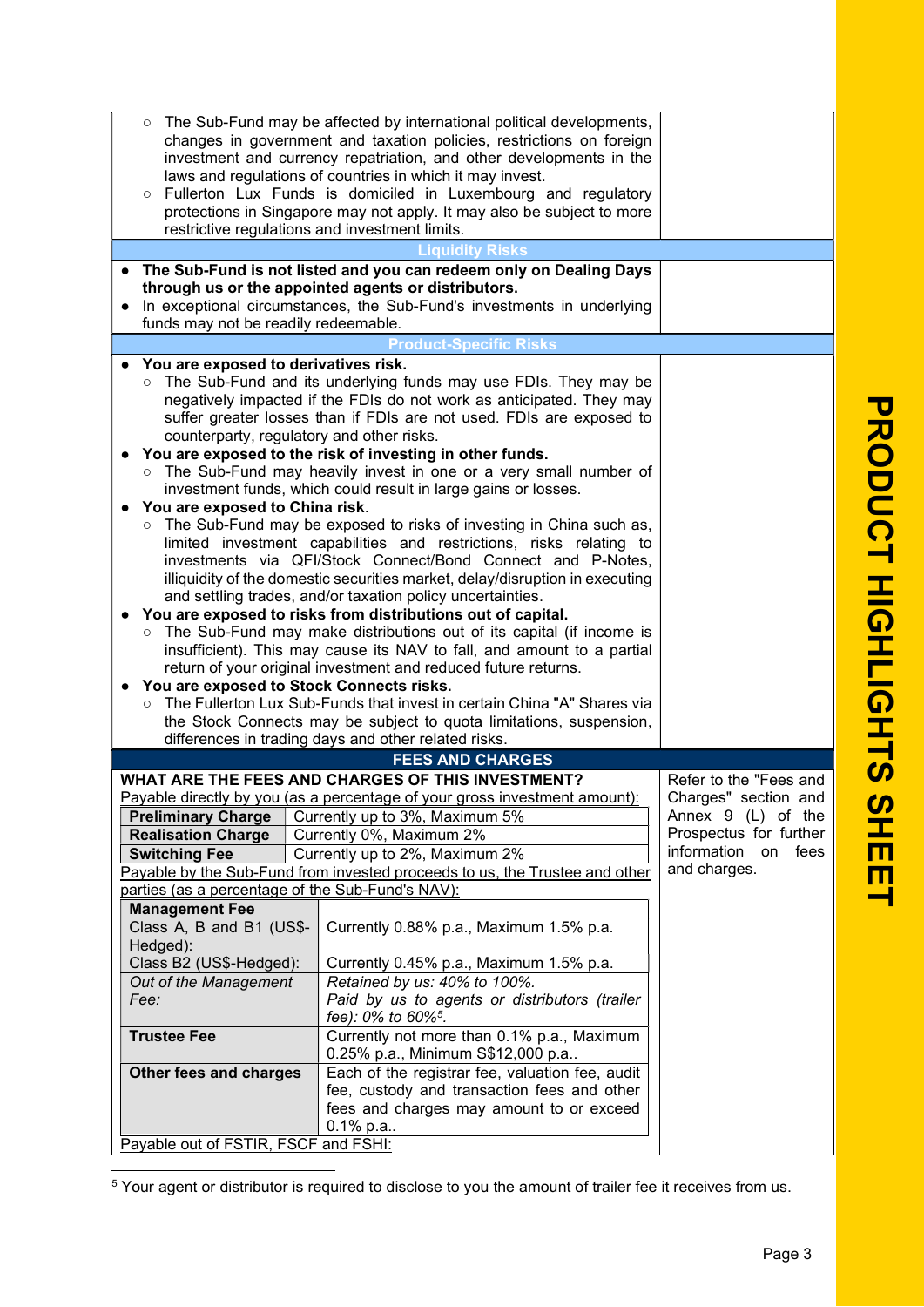| <b>Trustee Fee</b>                                                       |                                                                         | Currently not more than 0.1% p.a., Maximum                                      |                          |
|--------------------------------------------------------------------------|-------------------------------------------------------------------------|---------------------------------------------------------------------------------|--------------------------|
|                                                                          |                                                                         | 0.25% p.a., Minimum of S\$15,000 p.a. (for FSTIR                                |                          |
|                                                                          |                                                                         | and FSCF) and S\$12,000 p.a. (for FSHI).                                        |                          |
| Other fees and                                                           |                                                                         | Each of the registrar fee, valuation fee, audit fee,                            |                          |
| charges                                                                  |                                                                         | custody and transaction fees and other fees and                                 |                          |
|                                                                          |                                                                         | charges may amount to or exceed 0.1% p.a                                        |                          |
| Payable out of Fullerton Lux Sub-Funds:                                  |                                                                         |                                                                                 |                          |
| <b>Management company fee</b>                                            |                                                                         | Up to 0.04% p.a.                                                                |                          |
| <b>Depositary fee</b>                                                    |                                                                         | Up to 0.5% p.a.                                                                 |                          |
| Fees for administrative, registrar and                                   |                                                                         | Up to 0.05% p.a.                                                                |                          |
| transfer and domiciliary services                                        |                                                                         |                                                                                 |                          |
|                                                                          |                                                                         | • The initial charges, redemption charges and Management fees of the            |                          |
|                                                                          |                                                                         | Underlying Funds are currently waived / fully rebated to the Sub-Fund.          |                          |
|                                                                          |                                                                         | • Other expenses may be charged to the Sub-Fund and Underlying Funds.           |                          |
|                                                                          |                                                                         | <b>VALUATIONS AND EXITING FROM THIS INVESTMENT</b>                              |                          |
| <b>HOW OFTEN ARE VALUATIONS AVAILABLE?</b>                               |                                                                         |                                                                                 | Refer<br>the<br>to       |
|                                                                          |                                                                         | The Sub-Fund is valued on each Dealing Day. The issue and realisation prices    | "Realisation of Units"   |
|                                                                          |                                                                         | of Units are quoted on a forward pricing basis and will generally be available  | and "Obtaining Prices    |
|                                                                          |                                                                         | within 2 Business Days after the relevant Dealing Day from us or our            | of Units" sections of    |
|                                                                          |                                                                         | authorised agents, and may also be published on Bloomberg daily.                | for<br>the<br>Prospectus |
|                                                                          |                                                                         | HOW CAN YOU EXIT FROM THIS INVESTMENT AND WHAT ARE THE                          | further information on   |
| <b>RISKS AND COSTS IN DOING SO?</b>                                      |                                                                         |                                                                                 | valuation and exiting    |
|                                                                          |                                                                         | • You can exit the Sub-Fund on any Dealing Day by submitting a realisation      | from the product.        |
|                                                                          |                                                                         | form to us, either directly or through the agent or distributor from whom you   |                          |
| subscribed for your Units.                                               |                                                                         |                                                                                 |                          |
| $\bullet$                                                                |                                                                         | First-time investors may cancel subscription of Units within 7 calendar days    |                          |
|                                                                          |                                                                         | from date of subscription by submitting the Notice on Cancellation Form.        |                          |
|                                                                          |                                                                         | You may do so without incurring the preliminary charge and fees stated          |                          |
|                                                                          |                                                                         | above. However, you will be exposed to price changes in the NAV of the          |                          |
|                                                                          | Sub-Fund since your subscription and will need to pay any bank charges, |                                                                                 |                          |
|                                                                          |                                                                         | administrative or other fee imposed by the agent or distributor.                |                          |
| You will usually receive the realisation proceeds within 7 Business Days |                                                                         |                                                                                 |                          |
| after your realisation request is received and accepted by us.           |                                                                         |                                                                                 |                          |
| $\bullet$                                                                |                                                                         | If you submit the realisation form by 5pm on a Dealing Day, you will be paid    |                          |
|                                                                          |                                                                         | a price based on the NAV per Unit of the relevant class as at the Valuation     |                          |
|                                                                          |                                                                         | Point. If submitted after 5pm on a Dealing Day, your form will be treated as    |                          |
|                                                                          | having been received on the next Dealing Day.                           |                                                                                 |                          |
|                                                                          |                                                                         | Net realisation proceeds that you will receive will be realisation price        |                          |
|                                                                          |                                                                         | multiplied by number of Units realised, less any charges. For example:          |                          |
| 1,000 Units                                                              | S\$1.05000                                                              | S\$1,050.00                                                                     |                          |
| Number of Units                                                          | Realisation<br>X                                                        | Gross realisation<br>Ξ                                                          |                          |
| realised                                                                 | Price                                                                   | proceeds                                                                        |                          |
| S\$1,050.00                                                              | S\$0.00                                                                 | S\$1,050.00                                                                     |                          |
| Gross realisation                                                        | Realisation                                                             | Net realisation<br>$=$                                                          |                          |
| proceeds                                                                 | Charge                                                                  | proceeds                                                                        |                          |
|                                                                          |                                                                         | <b>CONTACT INFORMATION</b>                                                      |                          |
| <b>HOW DO YOU CONTACT US?</b>                                            |                                                                         |                                                                                 |                          |
| If you have any queries or feedback, you may contact us at:              |                                                                         |                                                                                 |                          |
| Telephone No :                                                           | 6808 4688                                                               |                                                                                 |                          |
| Email                                                                    | info@fullerton.com.sg                                                   |                                                                                 |                          |
|                                                                          |                                                                         | <b>APPENDIX: GLOSSARY OF TERMS</b>                                              |                          |
| "A" Shares                                                               |                                                                         | Shares issued by PRC companies, denominated in RMB (CNY) and traded on the      |                          |
|                                                                          | PRC Stock Exchanges.                                                    |                                                                                 |                          |
| <b>Bond Connect</b>                                                      |                                                                         | A programme for mutual bond market access between Hong Kong and mainland        |                          |
|                                                                          |                                                                         | China established by China Foreign Exchange Trade System & National Interbank   |                          |
|                                                                          |                                                                         | Funding Centre, China Central Depository & Clearing Co., Ltd, Shanghai Clearing |                          |
|                                                                          |                                                                         | House, Hong Kong Exchanges and Clearing Limited and Central Moneymarkets        |                          |
|                                                                          | Unit.                                                                   |                                                                                 |                          |
|                                                                          |                                                                         |                                                                                 |                          |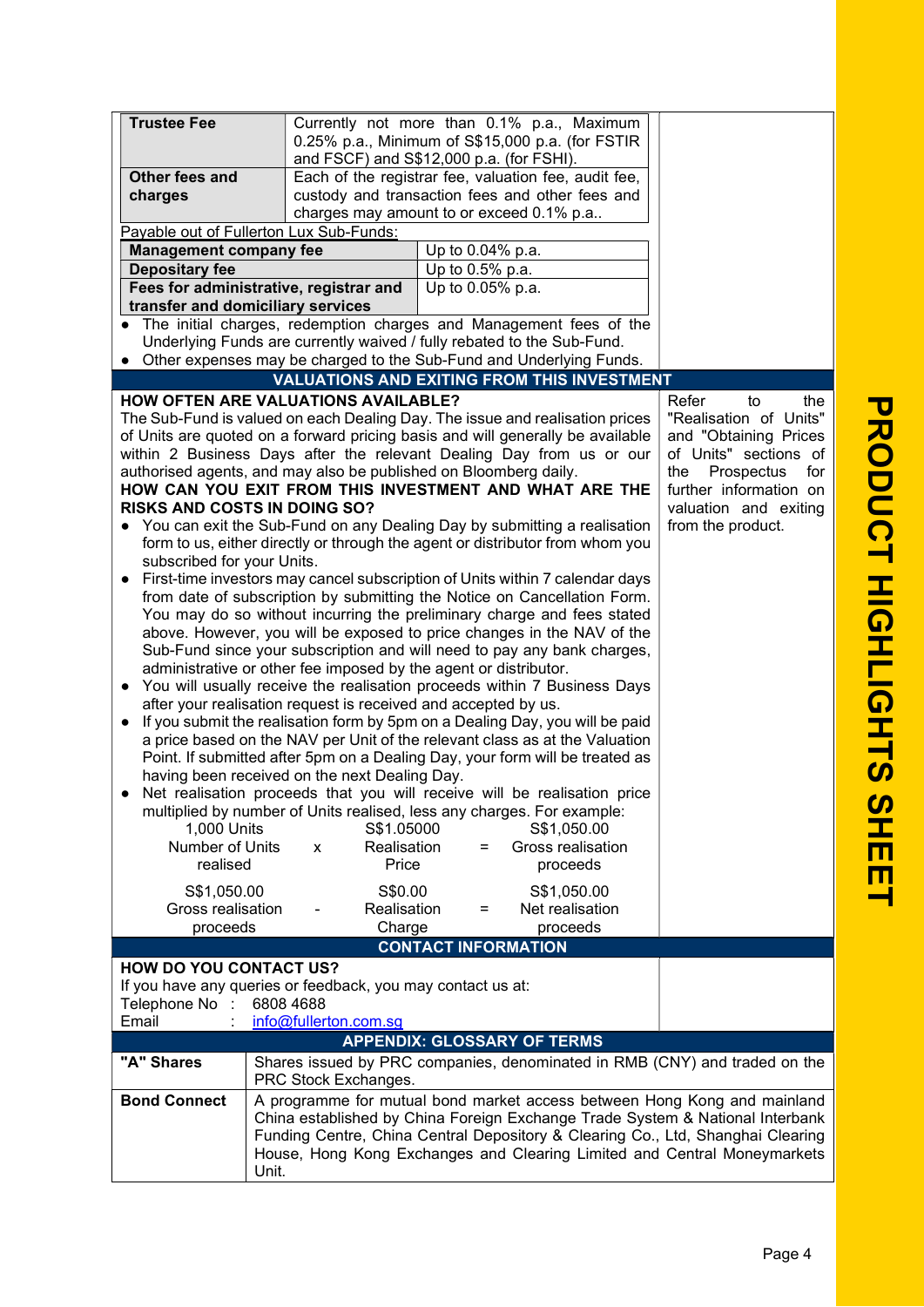| <b>Business Day</b>               | Every day (other than a Saturday, Sunday or public holiday) on which commercial                                                                                                  |
|-----------------------------------|----------------------------------------------------------------------------------------------------------------------------------------------------------------------------------|
|                                   | banks are open for business in Singapore, or any other day as the Managers and                                                                                                   |
|                                   | the Trustee may agree in writing.                                                                                                                                                |
| <b>CIS</b>                        | Collective investment schemes.                                                                                                                                                   |
| <b>Dealing Day</b>                | In connection with the issuance, cancellation and realisation of Units, means every                                                                                              |
|                                   | Business Day in Singapore which is also a week day on which banks are normally<br>open for business in Luxembourg.                                                               |
| <b>EPM</b>                        | Efficient portfolio management.                                                                                                                                                  |
| <b>FDIS</b>                       | Financial derivative instruments, which may include (but not limited to) options on                                                                                              |
|                                   | securities, over-the-counter options, interest rate swaps, credit default swaps,                                                                                                 |
|                                   | futures, currency forwards, contract for difference, credit derivatives or structured                                                                                            |
|                                   | notes such as credit-linked notes, equity-linked notes and index-linked notes.                                                                                                   |
| <b>FSCF</b>                       | Fullerton SGD Cash Fund, a sub-fund of Fullerton Fund.                                                                                                                           |
| <b>FSHI</b>                       | Fullerton SGD Heritage Income, a sub-fund of Fullerton Fund.                                                                                                                     |
| <b>FSTIR</b>                      | Fullerton Short Term Interest Rate Fund, a sub-fund of Fullerton Fund.                                                                                                           |
| <b>Fullerton</b><br>Lux           | LAGIE (prior to 2 May 2022), LHCAE, LAAA, LAHYB and LAIGB.                                                                                                                       |
| <b>Sub-Funds</b>                  |                                                                                                                                                                                  |
| <b>Holders</b>                    | Holders of Units.                                                                                                                                                                |
| <b>LAAA</b><br><b>LAGIE</b>       | Fullerton Lux Funds – Asia Absolute Alpha, a sub-fund of Fullerton Lux Funds.                                                                                                    |
|                                   | Fullerton Lux Funds - Asia Growth & Income Equities, a sub-fund of Fullerton Lux<br>Funds.                                                                                       |
| <b>LAHYB</b>                      | Fullerton Lux Funds - Asian High Yield Bonds, a sub-fund of Fullerton Lux Funds.                                                                                                 |
| <b>LAIGB</b>                      | Fullerton Lux Funds - Asian Investment Grade Bonds, a sub-fund of Fullerton Lux                                                                                                  |
|                                   | Funds.                                                                                                                                                                           |
| <b>LHCAE</b>                      | Fullerton Lux Funds - Asia Focus Equities, a sub-fund of Fullerton Lux Funds.                                                                                                    |
| <b>NAV</b>                        | (a) In relation to the Sub-Fund, the value of all assets of the Sub-Fund less liabilities<br>or, as the context may require, of a Unit of the Sub-Fund, determined in accordance |
|                                   | with the provisions of the trust deed relating to the Sub-Fund.                                                                                                                  |
|                                   | (b) In relation to any other fund, means the net asset value of that fund.                                                                                                       |
| p.a.                              | per annum.                                                                                                                                                                       |
| <b>P-Notes</b>                    | Participatory notes, which entitle the holder to certain cash payments, calculated by<br>reference to the underlying equity securities to which the instrument is linked.        |
| <b>PRC</b>                        | People's Republic of China (excluding the Hong Kong Special Administrative<br>Region, Macau Special Administrative Region and Taiwan).                                           |
| <b>PRC</b><br><b>Stock</b>        | The Shanghai Stock Exchange, the Shenzhen Stock Exchange and any other stock                                                                                                     |
| <b>Exchanges</b>                  | exchange that may open in the PRC in the future.                                                                                                                                 |
| QFI                               | Qualified Foreign Investor, as prescribed under the prevailing regulations in the<br>People's Republic of China.                                                                 |
| <b>REITS</b>                      | Real estate investment trusts.                                                                                                                                                   |
| <b>RMB (CNY)</b>                  | Onshore Renminbi, the official currency of PRC used to denote the Chinese<br>currency traded in the onshore markets.                                                             |
| Shanghai-Hong                     | A securities trading and clearing links programme developed by Hong Kong                                                                                                         |
| Kong<br><b>Stock</b>              | Exchanges and Clearing Limited.                                                                                                                                                  |
| <b>Connect</b><br>Shenzhen-       | A securities trading and clearing links programme developed by Hong Kong                                                                                                         |
| Hong<br>Kong                      | Exchanges and Clearing Limited, Shenzhen Stock Exchange and China Securities                                                                                                     |
| <b>Stock Connect</b>              | Depository and Clearing Corporation Limited.                                                                                                                                     |
| <b>Stock Connects</b>             | Collectively refers to the Shanghai-Hong Kong Stock Connect, the Shenzhen-Hong                                                                                                   |
|                                   | Kong Stock Connect and any other similar programme(s) which may be introduced                                                                                                    |
|                                   | from time to time.                                                                                                                                                               |
| <b>Underlying</b><br><b>Funds</b> | FSTIR, FSCF, FSHI and the Fullerton Lux Sub-Funds.<br>From 2 May 2022, LAGIE will cease to be an Underlying Fund of the Sub-Fund.                                                |
| <b>Units</b>                      | Units in the Sub-Fund.                                                                                                                                                           |
| <b>Valuation Day</b>              | The relevant Dealing Day or such other day as we may determine (with the prior                                                                                                   |
|                                   | approval of the Trustee) upon one month's prior notice of the change being given to                                                                                              |
|                                   | the Holders.                                                                                                                                                                     |